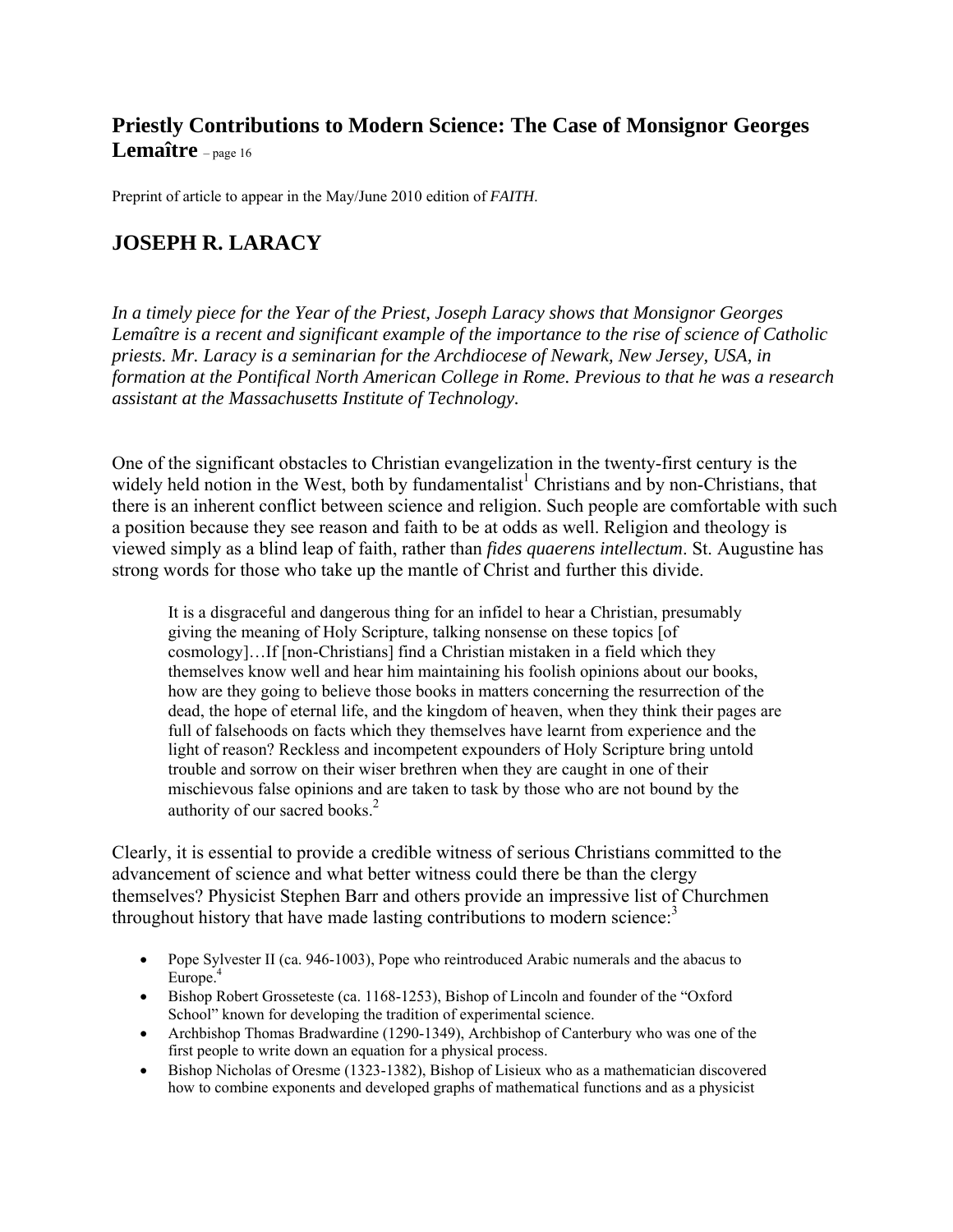explained the motion of the Sun by the rotation of the Earth and developed a more rigorous understanding of acceleration and inertia.

- Cardinal Nicolas of Cusa (1401-1464), Bishop of Brixon as well as mathematician and astronomer who postulated non-circular planetary orbits, developed a mathematical theory of relative motion, and even used concave lenses to correct near-sightedness.
- Canon Nicolaus Copernicus (1473-1543), Cleric who formulated a heliocentric model of the Solar System.<sup>5</sup>
- Fr. Francesco Cavalieri, SJ (1598-1647), Priest who played a pivotal role in the development of calculus and made contributions in geometry, optics, and mechanics.
- Fr. Marin Mersenne (1588-1648), Priest who made contributions to number theory, the mathematics of music, afocal forms of the two-mirror telescope, and other areas of physics and astronomy.
- Fr. Christoph Scheiner, SJ (1573-1650), Priest who discovered sunspots and the rotation of the sun.
- Fr. Francesco Grimaldi, SJ (1630-1653), Priest who made fundamental contributions to lunar cartography as well as optics (refraction, diffraction, destructive interference of radiation).
- Fr. Giovanni Riccioli, SJ (1598-1671), Priest who discovered the first binary star.
- Fr. Francesco Lana de Terzi, SJ (1631-1687), Priest who was a pioneer in the field of aeronautics.
- Fr. Girolamo Saccheri, SJ (1677-1733), Priest who developed the theorems of hyperbolic (non-Euclidian) geometry.<sup>6</sup>
- Fr. Lazzaro Spallanzani (1729-1799), Priest who conducted research in biology, vulcanology, and meteorology. He explained the process of human digestion through gastric acids, as well as fertilization, respiration, and regeneration in animals. He also empirically disproved the widely held hypothesis of spontaneous generation.
- Fr. Giuseppe Piazzi, CR (1746-1826), Priest who first discovered an asteroid, Ceres.
- Fr. Bernhard Bolzano (1781-1848), Priest who contributed to the theory of functions of one real variable, the theory of differentiation, the concept of infinity, and the binomial theorem.7
- Fr. Pietro Secchi, SJ (1818-1878), Priest who developed a spectral classification of stars, invented the meteorograph, and correctly understood nebulae to be gaseous.
- Fr. Gregor Mendel, OSA (1822-1884), Priest who described the laws of heredity and recognized as the "father of genetics." – page 17
- Fr. Julius Nieuwland, CSC (1878-1936), Priest that co-developed the first synthetic rubber, neoprene.
- Fr. Henri Breuil (1877-1961), Priest whose work as a paleontologist and geologist has earned him the title of "father of pre-history."
- Msgr. Georges Lemaître (1894-1966), Priest who formulated the Big Bang hypothesis of the universe as well as made significant contributions to celestial mechanics and our understanding of galactic structure.

The last figure mentioned here, Monsignor Georges Lemaître, is one of the most important astrophysicists of the twentieth century. His accomplishments merit further elaboration as the dissemination of his life<sup>8</sup> and Christian witness can perhaps make him the "apostle to the scientists" of the  $21<sup>st</sup>$  century.

### **Modern Cosmology**

According to Godart and Heller, cosmology is one of the youngest sciences yet has the longest history<sup>9</sup> for probably since the beginning, man has contemplated the Heavens. In Monsignor Lemaître's time, both philosophy and science were being very affected by the concept of relativity. Einstein's theories were challenging strongly held scientific positions and were also being misapplied in the humanities and social sciences. According to Paul Dirac, Pontifical Academician, relativity "provided an entirely new outlook to dominate man's view of nature."<sup>10</sup>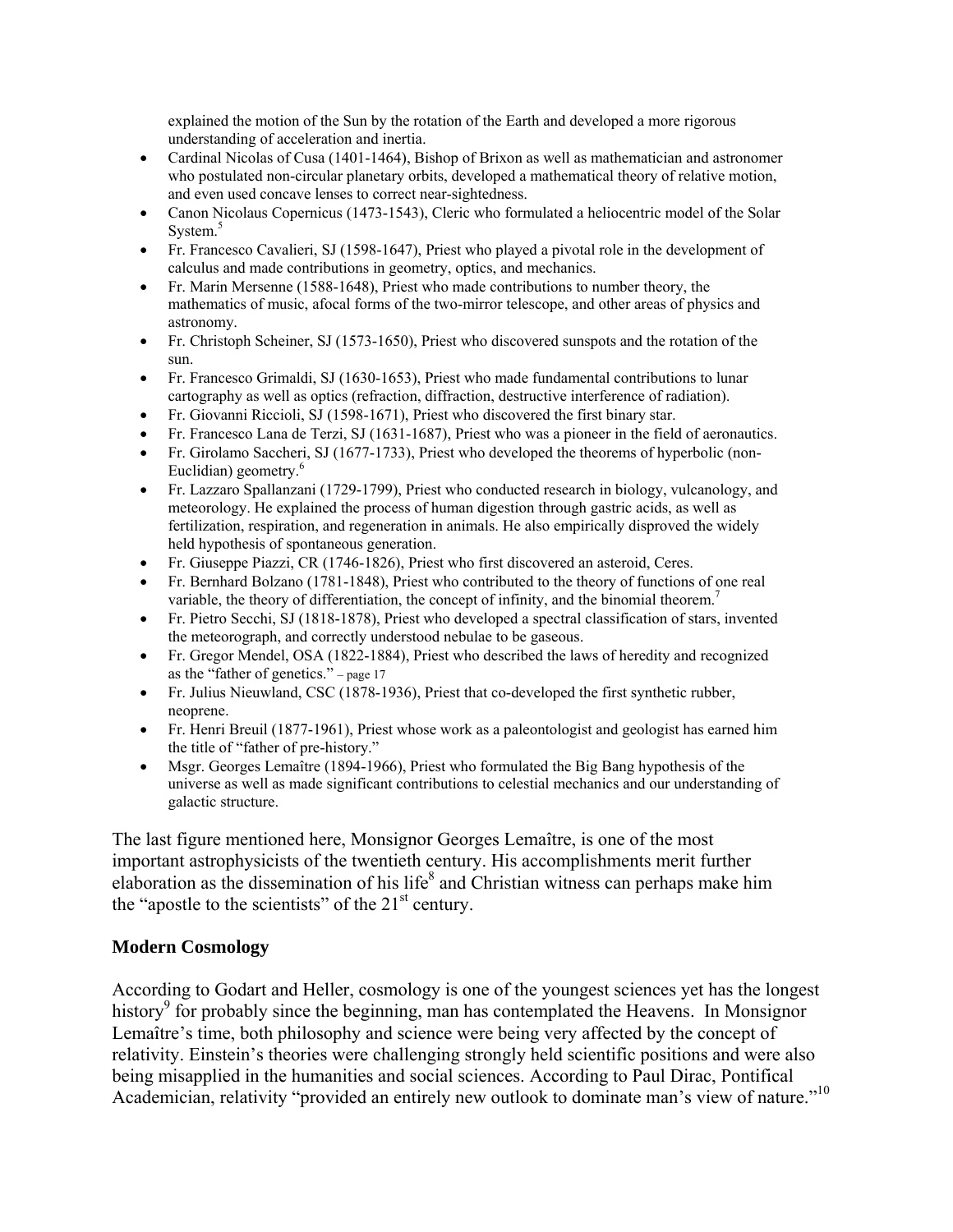Lemaître's principal area of study was relativistic cosmology. After completing his first doctorate in mathematics and studying relativity on his own as a seminarian, he had the tools to join Sir Arthur Eddington and Harlow Shapley in their investigation of the astronomical implications of relativity and earned a second doctorate in Physics at the Massachusetts Institute of Technology. As a result of this investigation, Monsignor Lemaître developed an understanding of the relationship between galaxy red shift and the expansion of the universe. This led him to reject Einstein's model of a static universe. Einstein's solution of the general relativity equation for a homogeneous universe was intrinsically unstable. Lemaître proposed a dynamical model which was not only mathematically pleasing, but consistent with astronomical observation and physics.11 This approach took cosmology from the hands of mathematicians and put it in the hands of physicists.<sup>12</sup>

According to Rev. Hubert Vecchierello, O.F.M., Ph.D, "The theory [Lemaître's model] is a daring one, sweeping aside old astronomical ideas and presenting a picture which is not only one of great splendor but also has the added beauty of seeking to reconcile several conflicting notions held by preeminent scientists." In Lemaître's own words, "Most of the work I have done with the theory of the expanding universe…is to reconcile it with the evidence of astronomers." See the next two pages for an overview of Lemaître's ingenious insights.

Monsignor Lemaître's interest in cosmology also led him to investigate the study of the structure of the universe. The formation of galaxies and clusters of galaxies fascinated him. On June 9, 1958, Lemaître presented his theory on the structure of the universe in Brussels to about forty physicists and astronomers. The attendees included such men as Robert Oppenheimer and Wolfgang Pauli.<sup>13</sup>

### **Lemaître's Witness**

When not exercising his God given scientific intellect, Lemaître lived like any other Christian man. He enjoyed walking either alone so he could ponder new ideas or with friends to enjoy conversation. Many walks ended at a pastry shop on the first floor of his apartment building. Georges Lemaître loved to play the piano although his neighbors at the College du Saint-Esprit didn't share his appreciation and even encouraged him to move! Lemaître's friends and colleagues unanimously agreed that Lemaître was very sociable, cheerful, and optimistic. "He liked the good things God had put at our disposal. He did not scorn a good cake, a good bottle, a tasty dinner; everything within the limits of reason."<sup>14</sup>

At the end of his life, in 1965, Professor Godart and his research assistants would function as Lemaître's interface to the university computer. During these visits, they would enjoy a whisky on the rocks and good conversation. In this context, Lemaître encouraged Godart to create the Institute of Astronomy and Geophysics. He also predicted that the space era would speed up the information revolution and the interest of engineers in computers.<sup>15</sup>

In conclusion, Godart and Heller described Lemaître in this way:

The great involvement in science and scientific work did not temper Lemaître's religious impulse that had led him to the Priesthood… He was a very good Priest, very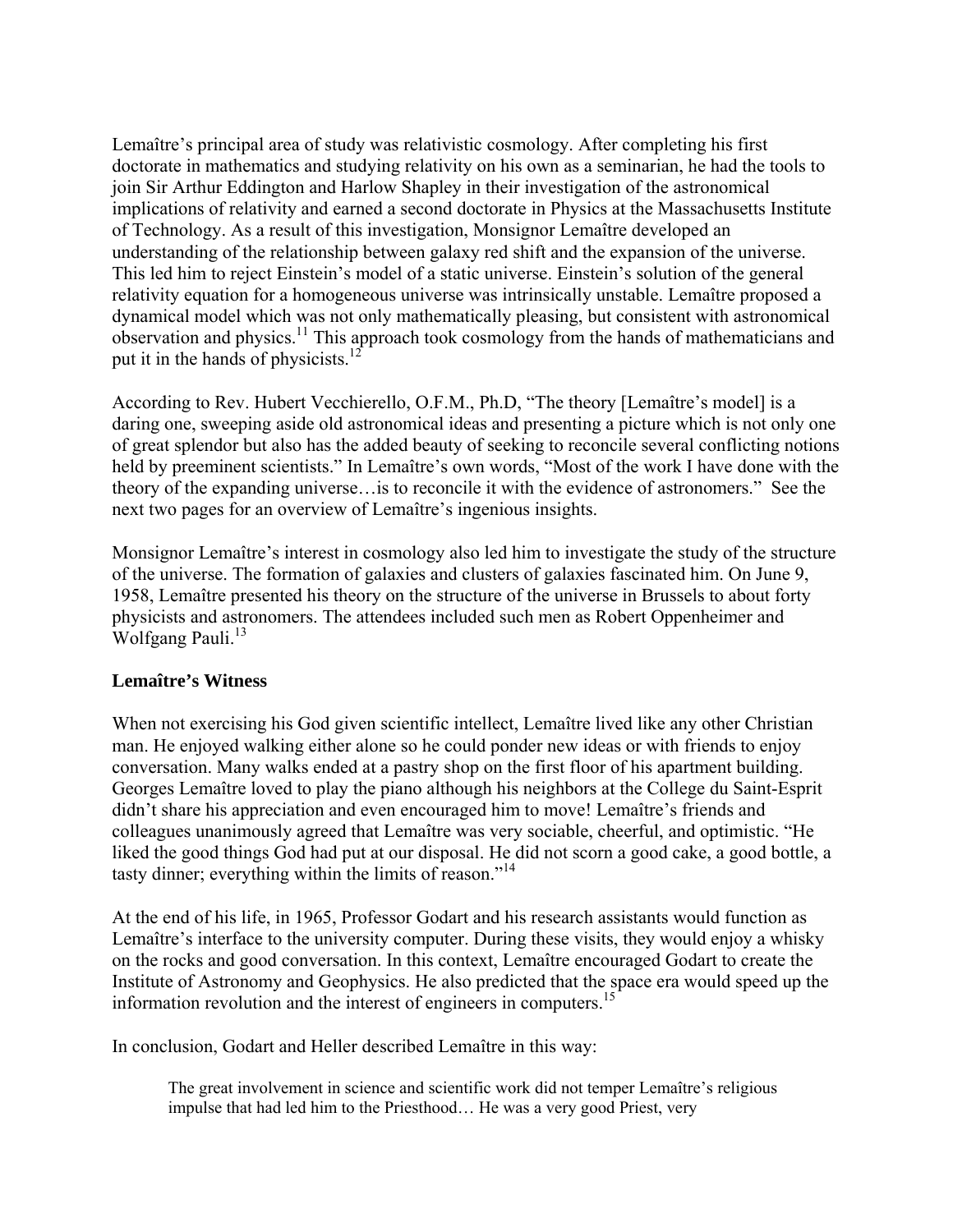comprehensive, considering Christianity on a much deeper level than its exterior formalisms. He practiced the Christian essence. This means, first of all, the effective love of neighbor.16

Monsignor Lemaître would no doubt share the view of Saint Athanasius who said:

For if the movement of the universe was irrational, and the world rolled on in random (i.e. indeterminate) fashion, one would be justified in disbelieving what we say. But if the world is founded on reason, wisdom and science, and is filled with orderly beauty, then it must owe its origin and order to none other than the Word of God.<sup>17</sup>

#### **\*\*\*\*\*\*\*\*\*\*\*\*\*\*\*\***

### **An Overview of Lemaître's Significant Theoretical Advances** – page 18

Lemaître describes the basis for his theory in this way:

We must have a fireworks theory of evolution. The fireworks are over and just the smoke is left. Cosmology must try to picture the splendor of the fireworks. If the Earth were a hundred billion years old, or if the universe were that old, all the nebulae would be out of range of our telescopes and all the radium would be exhausted…The universe is a great number of energy packets that continuously divided themselves. Go back to it all and energy must have existed in one packet…We know that the volume of space is increasing. We know a type of evolution that gives a zero radius…But we must go even beyond that. That takes us to inter-nebular space, where we should expect to find the story of the primeval fireworks that preceded the formation of the expanding universe. In that library of inter-nebular space, we find the story, the characters of which are the writings of cosmic rays…Cosmic rays are the birth cries of the universe still lingering with  $\overline{u}$ <sup>18</sup>

Lemaître's original model included an initial singularity followed by an expansion damped using Einstein's constant followed by another expansion. As a result of new problems emerging from this research, he was probably one of the first scientists to realize that a synthesis of quantum mechanics and general relativity is necessary to adequately explain the origin of the universe. Despite the fact that the mathematical tools at his disposal were significantly less advanced than are available today, many of his comments on the origin of space-time could easily be found in a contemporary physics paper.<sup>19</sup>

According to Turek, "The significance of Lemaître's work for cosmology lies not in his particular solutions to Einstein's field equations, but rather in the new approach he provided to fundamental questions in cosmology."20 For this approach, Lemaître is widely regarded as the founder of physical cosmology and the "Father of the Big Bang Theory." However, the singularity itself had many infinite quantities such as curvature and density, which made it difficult for many scientists to accept.<sup>21</sup>Today, through the use of modern mathematical methodologies, most astrophysicists believe that the singularity can be eliminated by a robust theory of quantum gravity. Lemaître's application of quantum effects did not remove a singularity from his model but did provide "geometric support" for a primordial quantum of energy.<sup>22</sup> Utilizing his own theory of expansion and fundamental thermodynamics, Lemaître did in fact conclude that in the initial stages, quantum laws were the dominant player.<sup>23</sup>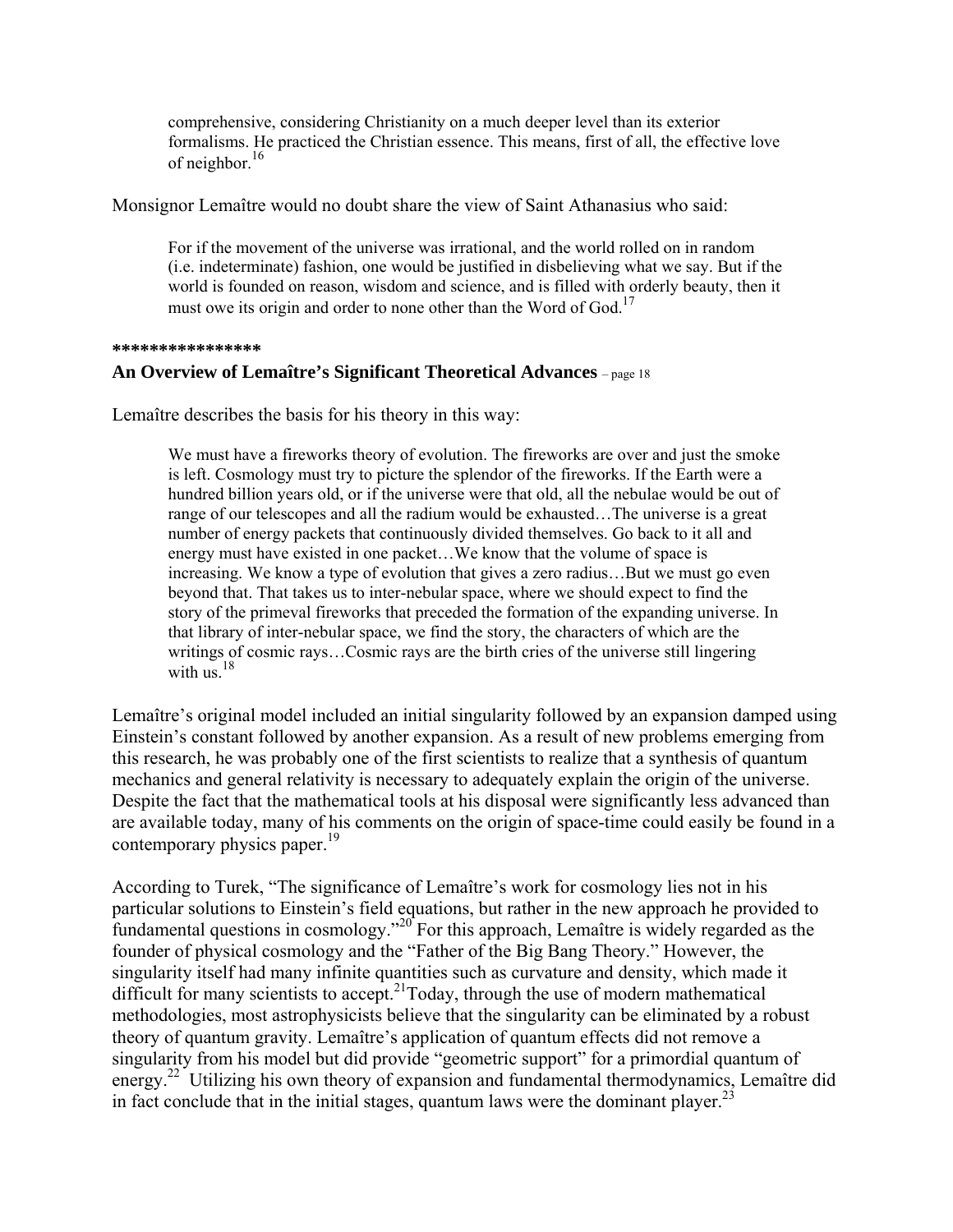## **A Significant Step Forward**

It is helpful to see the diversity of scientific thought in the 1920's and 30's. Albert Einstein's model of the universe included a cosmological constant which permitted a static, finite universe, closed, but not bounded. However, the astronomer Edwin Hubble observed spiral nebulae were retreating from the Earth at velocities proportional to their distance, thereby suggesting an expanding universe. The mathematician Willem de Sitter developed a mathematically interesting model that includes expansion but did not match Hubble's observations. It was also physically impossible because it implied that the universe has zero density for matter everywhere! Independently of Georges Lemaître, the Soviet mathematician and meteorologist, Alexander Friedman, developed a model by taking particular solutions to Einstein's equations which defined a spatially homogeneous, isotropic universe with a finite radius varying with time.<sup>24</sup>

Monsignor Lemaître investigated models with a positive cosmological constant,  $\Lambda > 0$ <sup>25</sup> so that initial conditions permit a universe expanding from a large density followed by a quasi-static stage when gravity nearly cancels Λ followed by growth similar to de Sitter's limiting case. Lemaître was one of the first to identify Olbers' paradox, the fact that in Einstein's static universe, stars would have shone forever and the starlight would aggregate toward infinity. According to Jim Peebles of Princeton University, Lemaître's framework for cosmology is still relevant today because it "consider[s] scenarios for the evolution of structure that start at high redshift with initial conditions that do not seem unduly conjured, evolve according to accepted laws of physics, and end up looking more or less like the universe we observe."<sup>26</sup>

In a letter to Sir Arthur Eddington, Lemaître wrote:

Now, in atomic processes, the notion of space and time are no more than statistical notions: they fade out when applied to individual phenomena involving but a small number of quanta. If the world has begun with a single quantum, the notions of space and time would altogether fail to have any meaning at the beginning...<sup>27</sup>

Given this and the lack of contemporary mathematics, cosmology was an area of investigation that required great imagination. However, Lemaître's ideas have an even more challenging implication: an evolutionary universe may permit laws of nature that also evolve. Scientific models which assume certain parameters to be constants may actually be variable with their time derivatives too small to observe. If the constant of gravitation is not a constant, but has a time derivative, then models which assume no change must be modified or perhaps discarded.<sup>28</sup>

### **Celestial Mechanics and Galactic Structure** – page 19

By 1950, Monsignor Lemaître's research had primarily shifted out of cosmology. He then pursued celestial mechanics, numerical analysis, and the history of science. The latter interest originally developed during his younger years, studying under the direction of a famous historian of science, Father Henri Bosman, S.J.29

Lemaître's work in computational science was motivated not only by a search for mathematical tools to support his other research, but also to further develop the discipline itself. In 1955 he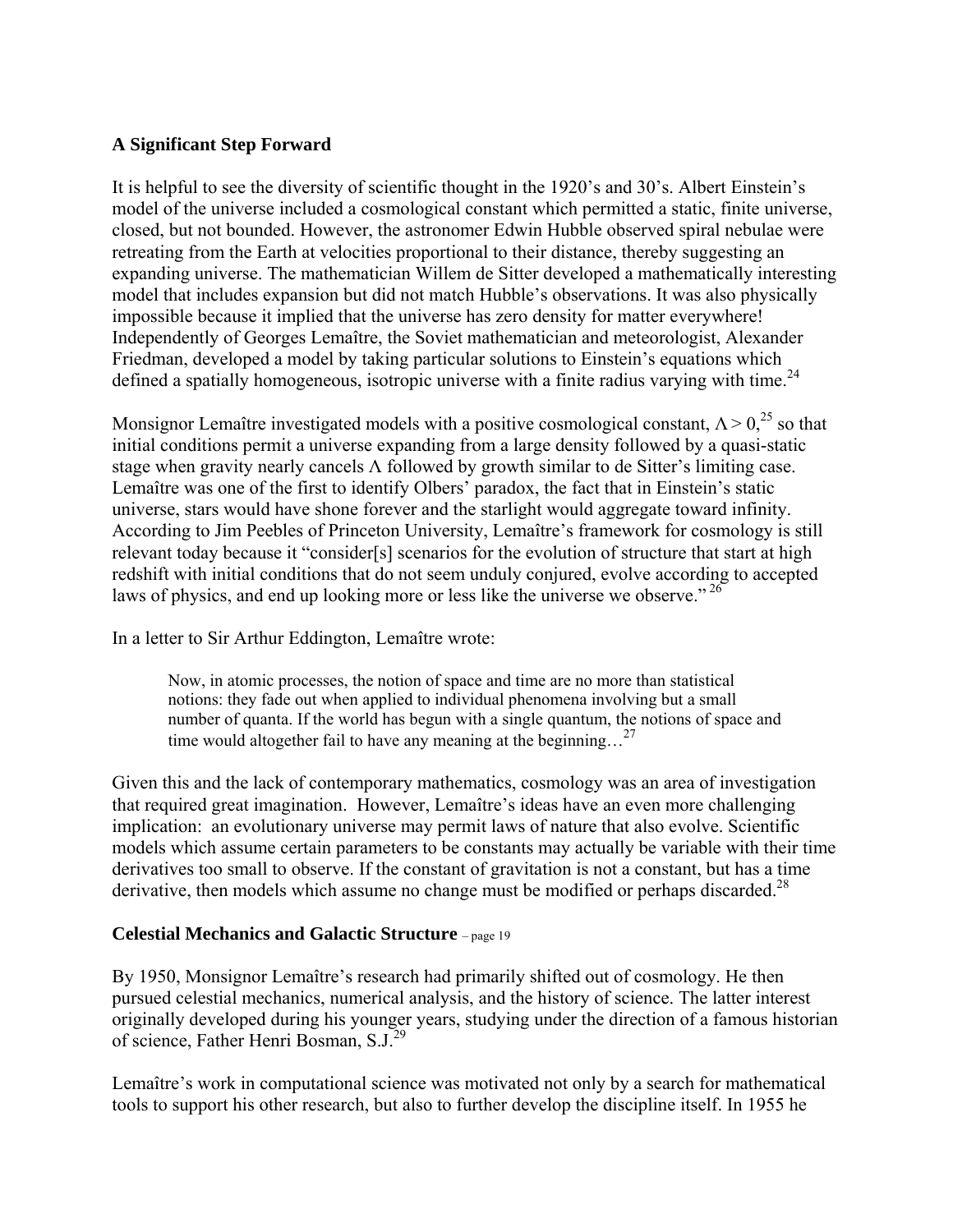published a series of papers on topics such as the integration of systems of differential equations, harmonic analysis, and rational iteration.<sup>30</sup>

In his pursuit of the elusive cosmic radiation which would support the Big Bang, Lemaître made contributions to the fields of numeral analysis and analytical mechanics. His theoretical framework involved characterizing the structure of dynamical systems, computing singular periodic orbits, and their asymptotic behavior under constraints.<sup>31</sup> Also, Lemaître's prediction that cosmic rays would include α and β particles in addition to photons is now confirmed by observation.

Despite Lemaître choosing not to pursue the career in mechanical engineering for which he had originally studied, his interest in mechanics lasted his entire career as a physicist. Lemaître's contributions to the classical three body problem greatly advanced our knowledge of the motion of bodies in the universe.32 Lemaître showed that by taking the masses of the bodies to be small and their radial distance to be large, one could develop a solution for relativistic celestial mechanics.

As early as 1920, after hearing Elie Cartan's lectures on integral invariants, Lemaître began to apply Cartan's geometric approach in an ingenious manner to develop systems of equations for some previously intractable problems. This type of work enabled the "big bang" of scientific computing. $33$ 

**\*\*\*\*\*\*\*\*\*\*\*\*\*\*\*\*** 

**I would like to thank** Dr. Kenneth Howell, Dr. Stephen Barr, Rev. Douglas Milewski, and Emanuel Stoica for their assistance in preparing this manuscript.

### **Notes**

 $\overline{a}$ 

<sup>3</sup> Stephen M. Barr, *Modern Physics and Ancient Faith* (Notre Dame: University of Notre Dame Press, 2003), 9-10.<br><sup>4</sup> LB Kirsch. "Sylvester H." The Catholic Franclonadia ed. Kovin Knight, Now York: Bobert Appleton Compony.

<sup>&</sup>lt;sup>1</sup> By fundamentalism, I refer to a rigid literalism that wrenches a text from the context of a passage in Sacred Scripture and the living Tradition of the Church. As a type of ideology, it is a comprehensive world-view that is resistant to evidence and inquiry. Ideology always implies an unreasoned, blind assent to a set of ideas that bears not the mark of faith, which is *light*. This view is inimical to the approach of *Fides et Ratio*. 2

Saint Augustine, *The Literal Meaning of Genesis*, trans. John Hammond Taylor, SJ (New York: Paulist Press, 1982), 42-43.

<sup>&</sup>lt;sup>4</sup> J.P Kirsch, "Sylvester II," *The Catholic Encyclopedia*, ed. Kevin Knight, (New York: Robert Appleton Company, 1912).

<sup>5</sup> J. Hagen, "Nicolaus Copernicus," *The Catholic Encyclopedia*, ed. Kevin Knight, (New York: Robert Appleton Company, 1908).

<sup>6</sup> B. Wilhelm, "Francesco Lana," *The Catholic Encyclopedia*, ed. Kevin Knight, (New York: Robert Appleton Company, 1910).

<sup>7</sup> Matthias Leimkuhler, "Bernhard Bolzano," *The Catholic Encyclopedia*, ed. Kevin Knight, (New York: Robert Appleton Company, 1907).

<sup>8</sup> For further reading on the life of Lemaître, see Joseph R. Laracy, "The Faith and Reason of Father George Lemaître," *Homiletic and Pastoral Review*, February 2009.<br><sup>9</sup> Godart and Heller, *Cosmology of Lemaitre*, (Tuscon: Pachart, 1985), 13.

<sup>&</sup>lt;sup>10</sup> Paul A.M. Dirac, *The Scientific Work of Georges Lemaitre*, Vol. 36, (Vatican: Pontifical Academy of Science),

<sup>67. 11</sup> A.L. Berger ed., *The Big Bang and Georges Lemaitre,* (Boston: D. Reidel Publishing, 1984)*,* 394*.*